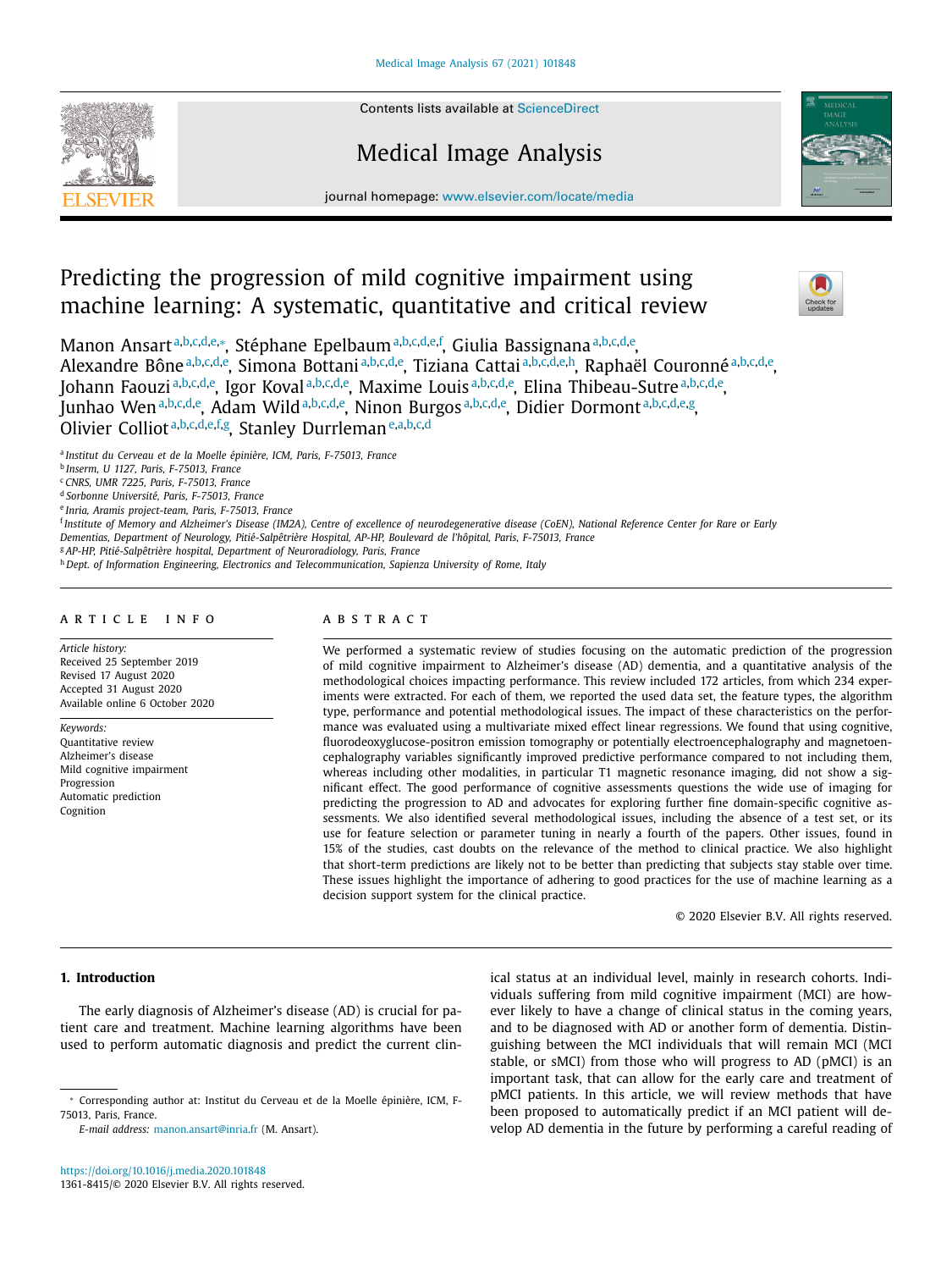<span id="page-1-0"></span>published articles, and compare them through a quantitative analysis.

The application of machine learning to precision medicine is an emerging field, at the cross roads of different disciplines, such as computer science, radiology or neurology. Researchers working on the topic usually come from one field or the other, and therefore do not have all the skills that are necessary to design methods that would be efficient and following machine learning best practices, while being understandable and useful to clinicians.

Reviews of the automatic prediction of the patient's current diagnosis from clinical or imaging variables acquired at the same time in the context of AD have already been published, but none specifically target the prediction of progression from MCI to AD dementia. They focus on the use of magnetic resonance imaging (MRI) (Falahati et al., 2014; [Leandrou](#page-9-0) et al., 2018), or of neuroimaging data more broadly (Rathore et al., 2017; [Arbabshirani](#page-10-0) et al., 2017; Haller et al., 2011; Sarica et al., 2017). Several of them are systematic reviews such as [Arbabshirani](#page-9-0) et al. (2017) with 112 studies on AD, [Rathore](#page-10-0) et al. (2017) with 81 studies, [Falahati](#page-9-0) et al. (2014) with 50 studies and Sarica et al. [\(2017\)](#page-10-0) with 12 studies. They often gather the findings of each individual article and compare them, but no quantitative analysis of performance is proposed.

We propose here to perform a systematic and quantitative review of studies predicting the evolution of clinical diagnosis in individuals with MCI. We will report different quantitative and qualitative characteristics of the proposed method such as the sample size, type of algorithm, reported accuracy, identification of possible issues. We will then analyze this data to identify the characteristics which impact performance the most, and list several recommendations to ensure that the performance is well estimated, and that the algorithm would have the best chance to be useful in clinical practice.

# **2. Materials and method**

## *2.1. Selection process*

The query used to find the relevant articles was composed of 4 parts:

- 1. As we study the progression from MCI to AD, the words MCI and AD should be present in the abstract ;
- 2. We removed the articles predicting only the patient's current diagnosis using variables acquired at the same time point by ensuring the words "prediction" and "progression" or associated terms are present in the abstract ;
- 3. A performance measure should be mentioned ;
- 4. A machine learning algorithm or classification related keyword should be in the abstract. This fourth part ensures the selected articles make individual predictions and reduces the presence of group analyses.

The full query can be found in Appendix A.1. Running it on Scopus on the 13th of December 2018 resulted in 330 articles. The abstracts were read to remove irrelevant articles, including studies of the progression of cognitively normal individuals to MCI, automatic diagnosis methods, review articles and group analyses. After this selection 206 articles were identified. As this first selection was quite conservative, 34 additional articles were removed from the selection for similar reasons during the reading process, leaving 172 studied articles which are listed in Appendix B. The selection process is described in Figure S1 in Appendix A.2.

## *2.2. Reading process*

For each study, the number of individuals was first assessed and noted. Only studies including more than 30 sMCI and 30 pMCI (111 articles) were then fully read, as we considered that experience using fewer than 30 individuals cannot provide robust estimates of performance. Articles with fewer than 30 individuals in each category were still considered when studying the evolution of the number of articles with time, and of the number of individuals per article with time. The studies including enough individuals were then analyzed by one of the 19 readers participating in this review, and a final curation was performed by one of the authors (MA) to ensure homogeneity. 36 items, of which a list is available in Appendix A.3, were reported for each study, including the used features, the cohort, the method (time to prediction, algorithm, feature selection, feature processing), the evaluation framework and the performance measures, as well as identified biases in the method. When several experiments were available in an article, they were all reported in the table. A total of 234 experiments was thus studied.

A table containing the articles included in the review and the reported values can be found on https://gitlab.com/icm-institute/ [aramislab/mci-progression-review.](https://gitlab.com/icm-institute/aramislab/mci-progression-review) The issues identified in each article were removed from this open-access table, to avoid negatively pointing at studies. They can be made available if requested to the corresponding author.

## *2.3. Quality check*

Several methodological issues were identified during the reading process. This list of issues was not previously defined, it has been established as issues were encountered in the various studies. We identified the following list of issues:

- Lack of a test data set: use of the same data set for training and testing the algorithm, without splitting the data set or using any kind of cross-validation method. The performance computed this way is the training performance, whereas a test performance, computed on a different set of individuals, is necessary to measure the performance that could be obtained on another data set (i.e. generalizability of the method).
- Automatic feature selection performed on the whole data set. When a large number of features is available, automatic feature selection can be performed in order to identify the most relevant features and use them as input. A variety of automatic algorithms exist to do this. Some studies performed this automatic feature selection on the whole data set, before splitting it into a training and a test set or performing cross-validation. An example of this issue is, first, using t-tests to identify features that best separate pMCI from sMCI, using the whole data set, then splitting the data set into a training and a test set, to respectively train the classification algorithm and evaluate its performance. In this example, the individuals from the test set have been used to perform the automatic feature selection and choose the most relevant features. This is an issue, as individuals in the test set should be used for performance evaluation only.
- Other data-leakage. More broadly, data leakage is the use of data from the test set outside of performance evaluation. Using the test data set for parameter tuning, or for choosing the best data set out of a large number of experiments, are two common examples of data leakage.
- Feature embedding performed on the whole data set. Feature embedding (for example principal components analysis) transforms the input features into a lower-dimension feature space. It is often used to reduce the input dimension when many fea-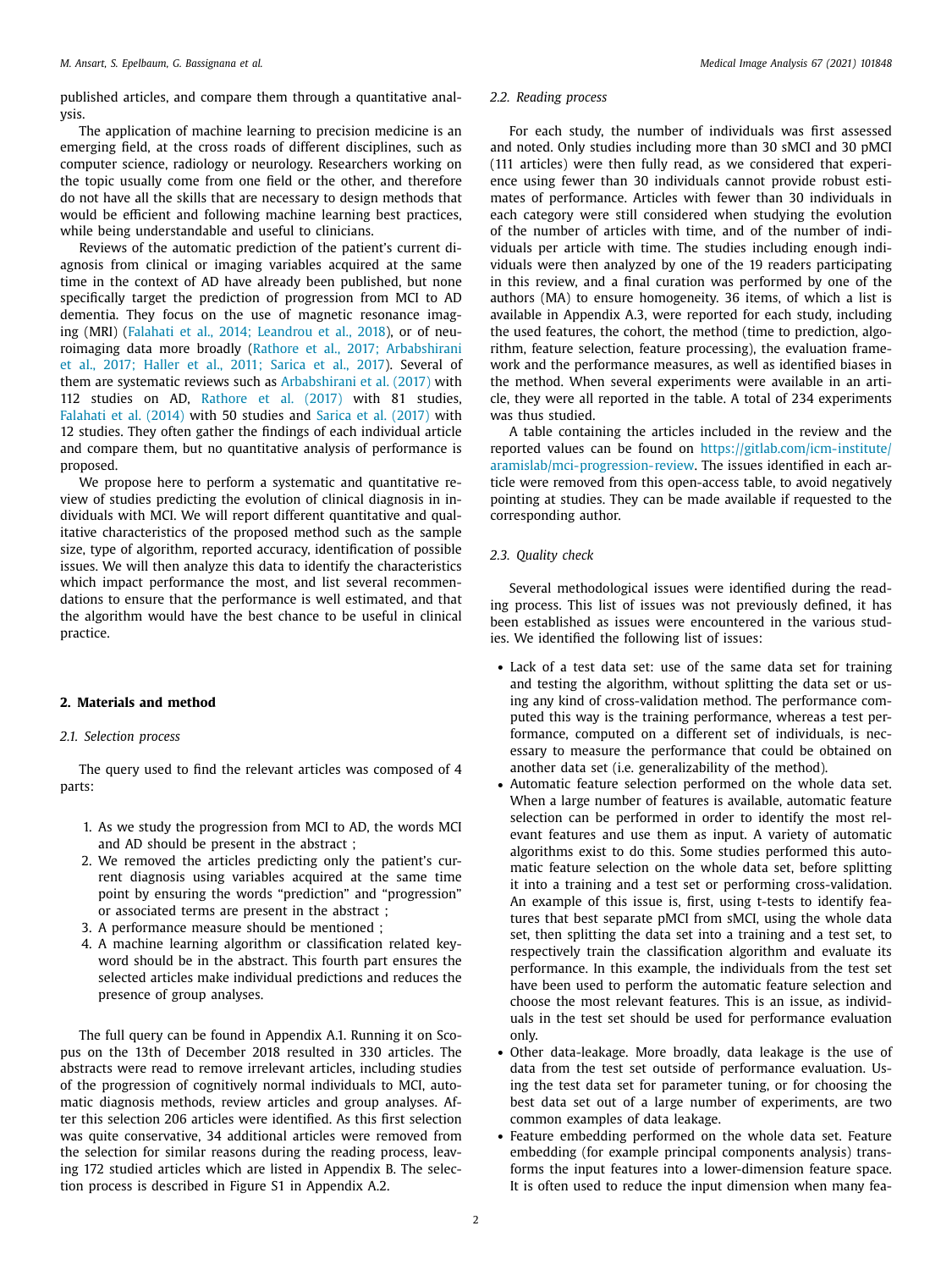<span id="page-2-0"></span>tures are available, but it does not use the individual labels (sMCI/pMCI) to do so, as feature selection often does. This issue is therefore similar to performing feature selection on the whole data set, except that only the features of the test individuals are used, and not their labels.

• Use of the date of AD diagnosis to select the input visit of pMCI individuals. An example of this issue is using the visit 3 years before progression to AD for pMCI subjects, and the first available visit for sMCI subjects, to predict the progression to AD at 3 years, even for testing the method. In this case, the date of progression to AD of the individuals of the test set was used to select the input visit, which is not possible in clinical practice, as the date of progression is not known. Such experimental designs are also likely to introduce biases between pMCI and sMCI subjects in age or in total observation periods for instance, which may lead to a better performance than what could be achieved in a real-life scenario.

Other methodological issues, not belonging to these categories, were also reported, such as incompatibility between different reported measures. The articles in which at least one of these issues was identified were not used when analyzing the performance of the methods. Only articles with no reported issues were used, however it is possible that some issues could not be detected from the elements given in the articles, and that some issues were not identified during reading.

## *2.4. Statistical analysis*

#### *2.4.1. General model*

We studied the impact of various method characteristics (such as input feature and algorithm) on the performance of the classification task, separating sMCI from pMCI individuals. Several experiments were reported for each article, so we had to account for the dependency between experiments coming from the same article. In order to do so, we used linear mixed-effects models with a random intercept on the article.

For the model to have enough power, we grouped the characteristics in a hierarchical manner, creating broad categories that can be expanded into finer ones several times. The categories were created as such :

- linear models: linear regression, orthogonal partial least square (OPLS), linear discriminant analysis (LDA), manual threshold
- generalized linear models: linear support vector machine(SVM), logistic regression, survival analysis
- non-linear models: random forest, multi-kernel learning, nonlinear SVM, bayesian methods, neural networks, others
- imaging features
	- T1 MRI
		- region-based features on selected regions of interest (T1- ROI)
		- region-based features on the whole brain
		- voxel-based features
	- positron emission tomography (PET)
		- fluorodeoxyglucose (FDG) PET
		- Amyloid PET
	- white matter hyper-intensities
	- electroencephalography (EEG) or magnetoencephalography (MEG)
	- diffusion tensor imaging (DTI)
	- fMRI
- cerebrospinal fluid (CSF) biomarkers
- cognitive features
	- general cognitive features
	- domain-targeted cognitive features
	- new, home-made cognitive features
- socio-demographic and genetic features
	- socio-demographic features
		- age
		- gender
	- Apolipoprotein E (APOE)
- other features
- longitudinal approach
- use of the Alzheimer's Disease Neuroimaging Initiative (ADNI) data set
- number of subjects

A first model was created with the broadest categories, and we used a two-sided t-test on the regression coefficients to identify the categories of characteristics which had a significant impact on performance. The next model was then created by expanding only the significant categories and keeping the non-significant one at a coarse level. The expansion and the creation of new models was repeated until we reached a model for which all significant coefficients belonged to categories that could not be expanded further. We report the results of the final model in [4.](#page-4-0) The intermediate models leading to the final one are reported in section Appendix A.4.1 of Supplementary Materials.

For each model, we only used the characteristics which were found in more than one article with an associated performance measure and with no identified issue. The performance measure used for these models was the area under the receiver operating characteristic (ROC) curve (AUC), experiments with no reported AUC were therefore not taken into account.

Only the experiments with no identified methodological issues were included in the model. This process was performed twice: once using all experiments without issues, and once using only the experiments performed on the ADNI database.

The *p*-values corrected for multiple comparisons were obtained by using the Benjamini-Hochberg procedure.

#### *2.4.2. Individual feature models*

We wanted to test whether T1 MRI, cognitive or FDG PET features are predictors of better performance if used alone or in combination with other features. To this purpose, for a given feature type *F*, we selected the experiments using this feature type and that had a reported AUC and no methodological issue. We then used a linear mixed-effect model, defined as:

# $AUC_i = \alpha * \eta_i + \beta + \beta_{article_i}$

where i is the experiment,  $article<sub>i</sub>$  is the article to which the experiment belongs (as several experiments can be reported in each article), and  $\eta_i$  is 0 when the experiment uses only the studied feature type *F*and 1 when it uses other feature types as well. We used a two-sided t-test on  $\alpha$  to determine if including other feature types significantly changed the performance compared to using *F* alone.

This analysis was performed for F being: (a) T1 MRI features, (b) cognitive features, (c) FDG PET features. These were the features selected for the final general model as explained in Section 2.4.1, that have been used alone in at least 2 reported experiments, and that have been used in combination with other features in at least 2 experiments as well. Cognitive features were not divided into subsets so as to study the effect of cognitive assessments as a whole.

## **3. Descriptive analysis**

# *3.1. A recent trend*

[Fig.](#page-3-0) 1 a shows that the number of articles published each year on the prediction of the progression of MCI to AD dementia has been steadily increasing since 2010.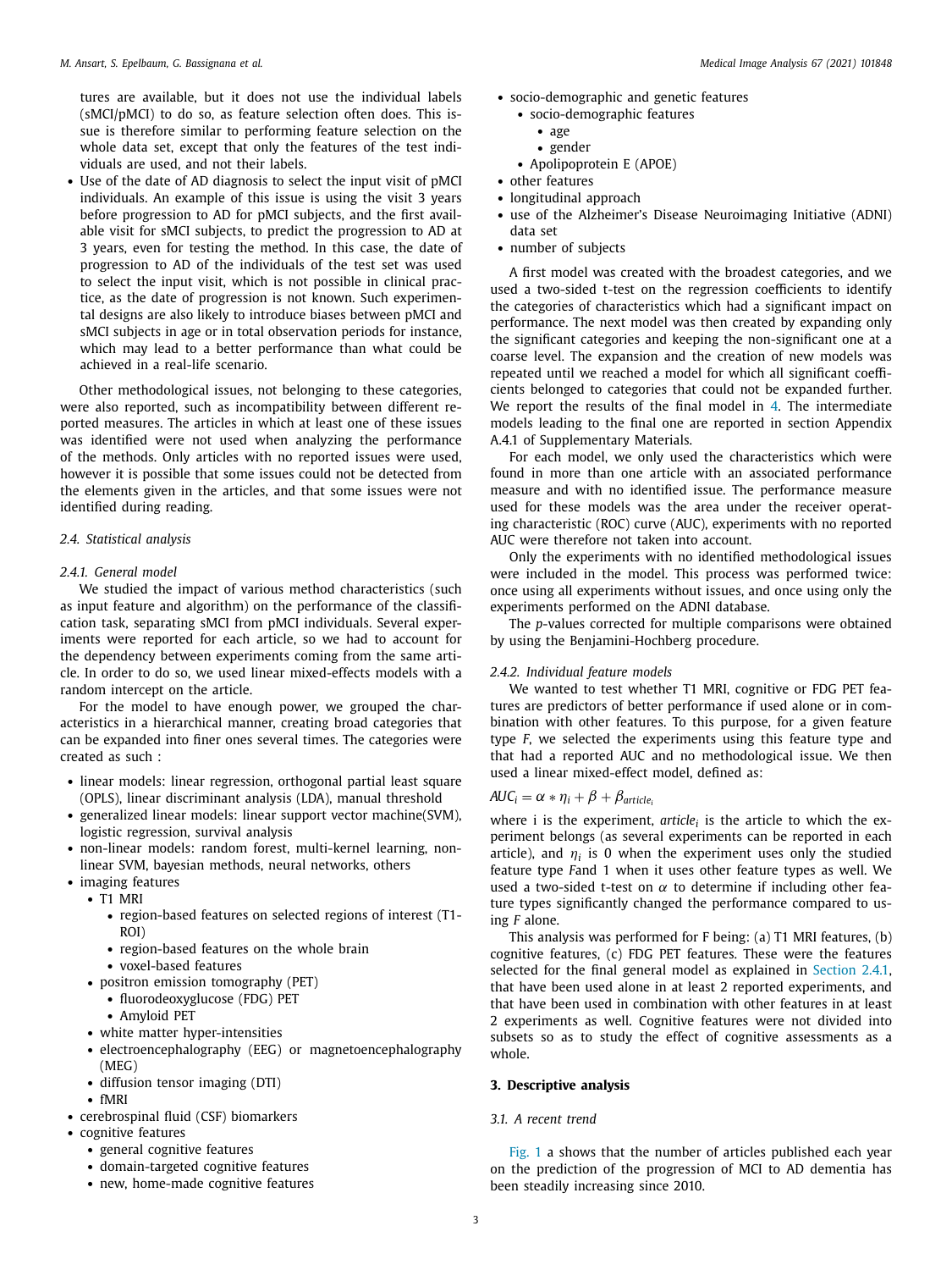<span id="page-3-0"></span>

**Fig. 1.** Recent trends. (a) Evolution of number of article per year (in red) and of the number of individuals per article with time (in blue). (b) Evolution of the area under the ROC (receiver operating characteristic) curve (AUC) with time. The AUC of each article is represented by a dot. The AUC of articles published the same year is represented as box-plots. The plain line corresponds to the regression of the AUC against time.



Fig. 1 a also shows that the number of individuals used for the experiments is increasing over time ( $p = 10^{-5}$ , slope of 12.15 subjects per year,  $R^2 = 0.10$ ). 84.6% of articles used data of the Alzheimer's Disease Neuroimaging Initiative (ADNI) study. Starting in 2004, this multicenter longitudinal study provides multiple modalities for the early detection of AD. As the recruitment of this largely used cohort is still ongoing, it is not surprising to see the number of included individuals increasing over the years. Studies often select individuals with a minimal follow-up time, of 3 years for example, and over the years more and more MCI individuals from the ADNI cohort fulfill these criteria, so more individuals can be included.

As shown in Fig. 1b, the reported AUC are also increasing over time ( $p = 0.045$ , slope of 1.15 points of AUC per year), which can have multiple explanations. First, as new studies often compare their performance with those of previous methods, they tend to be published only when the obtained results seem competitive compared to previous ones. A more optimistic interpretation would be that algorithms tend to improve, and that newly available features might have a better predictive power. It has also been shown (Ansart et al., 2019; [Domingos,](#page-9-0) 2012) that having a larger data set leads to a higher performance, so there may be a link between the increase in data set size and the increase in performance.

# *3.2. Features*

T1 MRI, cognition and socio-demographic features are used in respectively 69.2%, 43.2% and 33.8% of experiments. On the other hand, FDG PET, APOE and CSF AD biomarkers are used in 15 to 20% of experiments, and the other studied features (white matter hyper-intensities, EEG, MEG, PET amyloid, amyloid binary status without considering the PET or CSF value, DTI and PET Tau) are used in fewer than 10% of experiments. No study using functional MRI has been identified.

Studies using T1 MRI mainly use selected regions of interest (46.8%), whereas 34.7% use the whole brain, separated into regions of interest, and 18.5% use voxel features. Studies using neuropsychological tests mainly use aggregated tests evaluating multiple domains of cognition (51.2% of them), and 37.4% of them combine aggregated tests with domain-specific ones. Seven experiments use new or home-made cognitive tests. 35.7% of experiments use only T1 MRI (apart from socio-demographic features), and 15% use cognition only.

The prevalence of T1 MRI does not seem surprising, as researchers working on automatic diagnosis often come from the medical imaging community, and T1 MRI is the most widely available modality. The prevalence of the imaging community can also explain the choice of cognitive features, and why more detailed and targeted cognitive tests are not used as much as more general and more well-known ones.

#### *3.3. Algorithm*

Support vector machines (SVM) and logistic regressions are the most used algorithms, being used in respectively 32.6% and 15.0% of experiments. Among the experiments using an SVM, 63.2% use a non-linear kernel, 30.3% use a linear kernel and 6.6% do not mention the used kernel. Other algorithms are used in fewer than 10% of cases. [Fig.](#page-4-0) 2 shows the evolution of the algorithm use over time.

The high proportion of methods using an SVM has already been shown for the prediction of the current diagnosis in [Falahati](#page-9-0) et al. (2014) and [Rathore](#page-10-0) et al. (2017), it is therefore not surprising that this algorithm is also commonly used for the prediction of future diagnosis. We see that random forests started being used around 2014, but the proportion of methods using this algorithm, even recently, stays low compared to the proportion of methods using an SVM. Neural networks started being used during the last two years, as it can be seen in [Fig.](#page-4-0) 2, and we can assume the phenomenon has been too recent to be visible just yet in the field. Overall, even if the proportion of SVM has been decreasing until 2013, the field has not been so prompt to use new algorithms as one could have expected. A possible explanation is that the choice of algorithm does not significantly impact performance.

# *3.4. Validation method*

For evaluating their performance, 29.1 % of experiments use a 10-fold, and 12.8% use a k-fold with k different from 10. Leave-one individual out is also quite popular, being used in 17.5% of cases. We noted that 7.3% of experiments were trained and tested on the same individuals, and 7.3% train the method on a first cohort and test it on a different one.

It should be kept in mind when comparing the performance of different studies that the cross-validation methods can impact the performance. Using a larger training set and smaller test set is more favorable, hence the same method might result in a better performance when evaluated using a leave-one out validation than using a 10-fold validation, as shown in Lin et al. [\(2018\).](#page-10-0) Bias and variance also vary across validation methods [\(Efron,](#page-9-0) 1983).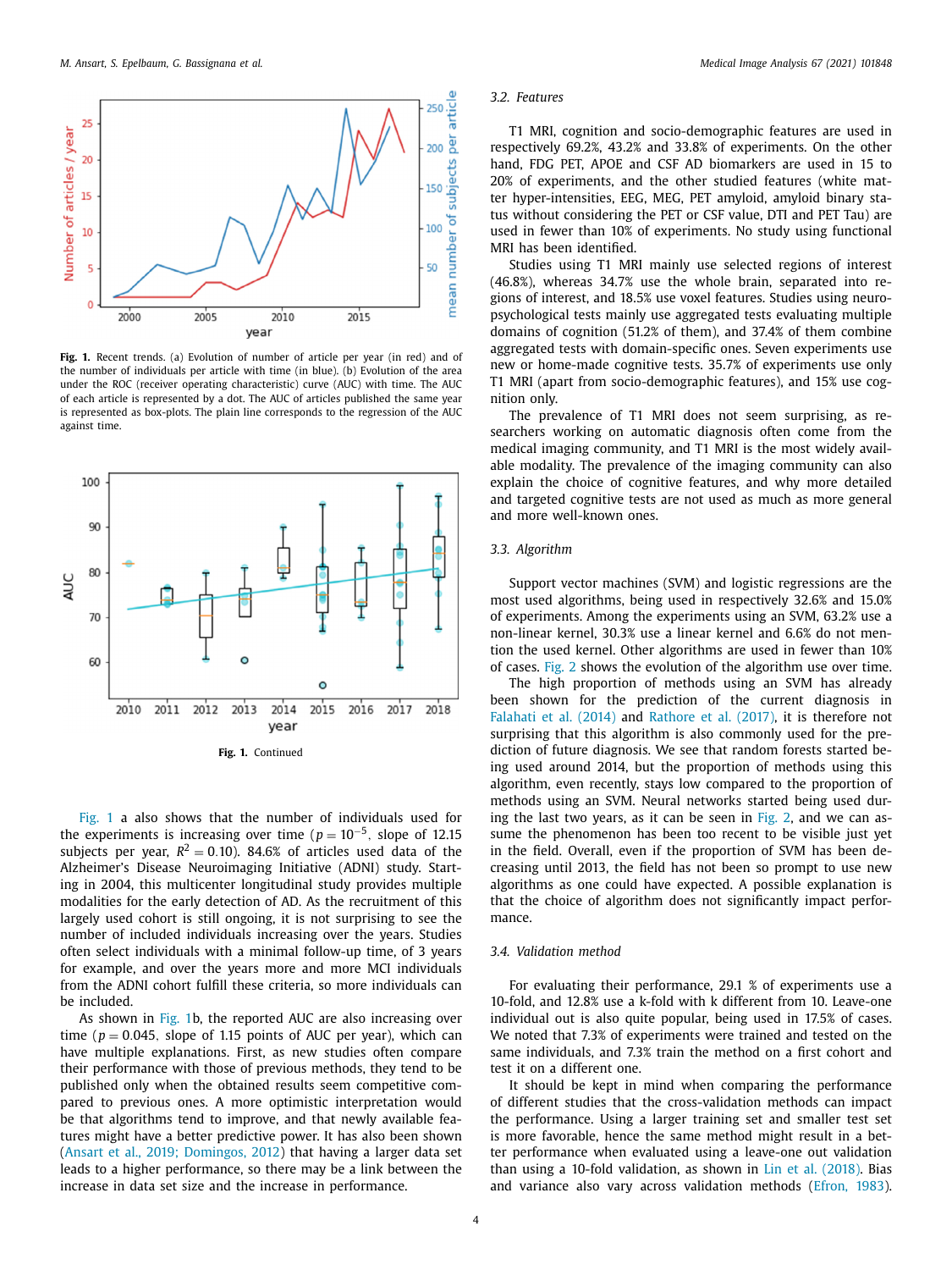<span id="page-4-0"></span>

Fig. 2. Evolution of the use of various algorithms with time. SVM with unknown kernel are simply noted as "SVM". OPLS: orthogonal partial least square; SVM: support vector machine.

#### **Table 1**

Impact of method characteristics. This table shows the coefficients obtained using the linear mixedeffect model described in [Section](#page-2-0) 2.4.1 on all experiments, the associated *p*-values and corrected *p*values. The last columns shows the number of experiments using the given characteristic, out of the 120 experiments included in the model. Benjamini-Hochberg procedure was applied to get corrected *p*values. coeff.:coefficient of the characteristics in the mixed effect model; FDG: fluorodeoxyglucose; PET: positron emission tomography; EEG: electroencephalography; MEG: magnetoencephalography; APOE: Apolipoprotein E; ADNI: Alzheimer's Disease Neuroimaging Initiative; NA: not applicable.

| 0<br>78<br>0<br>NA<br>intercept<br>linear model<br>0.79<br>0.94<br>$-0.47$<br>23<br>generalized linear model<br>0.89<br>0.96<br>0.19<br>28<br>0.83<br>0.55<br>non linear model<br>0.79<br>50<br>0.26<br>0.76<br>77<br>T1 features<br>0.92<br>5<br>amyloid PET<br>1.3<br>0.35<br>0.79<br><b>FDG PET</b><br>0.023<br>0.13<br>2.6<br>24<br>3<br>0.49<br>$-0.58$<br>0.79<br>white matter hyper-intensities<br>$2.9*10^{-03}$<br>5<br>0.029<br>EEG/MEG<br>3.4<br>0.96<br>general cognitive features<br>$-0.14$<br>0.91<br>49<br>0.026<br>domain targeted cognitive features<br>2.6<br>0.13<br>25<br>2<br>new or specific cognitive features<br>0.89<br>0.52<br>0.79<br>socio-demographic features<br>0.79<br>43<br>$1.2^{\circ}$<br>0.43<br><b>APOE</b><br>2.27<br>0.049<br>0.19<br>26<br>biomarkers<br>0.75<br>0.39<br>0.79<br>19<br>other features<br>0.53<br>0.54<br>0.79<br>12<br>0.25<br>0.95<br>13<br>0.80<br>longitudinal<br>ADNI<br>0.011<br>0.99<br>0.99<br>106<br>number of subjects<br>0.76<br>0.94<br>NA<br>$-0.39$<br>individual intercept<br>0.24<br>NA<br>NA<br>0.072 | Characteristic | coeff. | <i>p</i> -value | corrected p-value | number of exp. |
|---------------------------------------------------------------------------------------------------------------------------------------------------------------------------------------------------------------------------------------------------------------------------------------------------------------------------------------------------------------------------------------------------------------------------------------------------------------------------------------------------------------------------------------------------------------------------------------------------------------------------------------------------------------------------------------------------------------------------------------------------------------------------------------------------------------------------------------------------------------------------------------------------------------------------------------------------------------------------------------------------------------------------------------------------------------------------------|----------------|--------|-----------------|-------------------|----------------|
|                                                                                                                                                                                                                                                                                                                                                                                                                                                                                                                                                                                                                                                                                                                                                                                                                                                                                                                                                                                                                                                                                 |                |        |                 |                   |                |
|                                                                                                                                                                                                                                                                                                                                                                                                                                                                                                                                                                                                                                                                                                                                                                                                                                                                                                                                                                                                                                                                                 |                |        |                 |                   |                |
|                                                                                                                                                                                                                                                                                                                                                                                                                                                                                                                                                                                                                                                                                                                                                                                                                                                                                                                                                                                                                                                                                 |                |        |                 |                   |                |
|                                                                                                                                                                                                                                                                                                                                                                                                                                                                                                                                                                                                                                                                                                                                                                                                                                                                                                                                                                                                                                                                                 |                |        |                 |                   |                |
|                                                                                                                                                                                                                                                                                                                                                                                                                                                                                                                                                                                                                                                                                                                                                                                                                                                                                                                                                                                                                                                                                 |                |        |                 |                   |                |
|                                                                                                                                                                                                                                                                                                                                                                                                                                                                                                                                                                                                                                                                                                                                                                                                                                                                                                                                                                                                                                                                                 |                |        |                 |                   |                |
|                                                                                                                                                                                                                                                                                                                                                                                                                                                                                                                                                                                                                                                                                                                                                                                                                                                                                                                                                                                                                                                                                 |                |        |                 |                   |                |
|                                                                                                                                                                                                                                                                                                                                                                                                                                                                                                                                                                                                                                                                                                                                                                                                                                                                                                                                                                                                                                                                                 |                |        |                 |                   |                |
|                                                                                                                                                                                                                                                                                                                                                                                                                                                                                                                                                                                                                                                                                                                                                                                                                                                                                                                                                                                                                                                                                 |                |        |                 |                   |                |
|                                                                                                                                                                                                                                                                                                                                                                                                                                                                                                                                                                                                                                                                                                                                                                                                                                                                                                                                                                                                                                                                                 |                |        |                 |                   |                |
|                                                                                                                                                                                                                                                                                                                                                                                                                                                                                                                                                                                                                                                                                                                                                                                                                                                                                                                                                                                                                                                                                 |                |        |                 |                   |                |
|                                                                                                                                                                                                                                                                                                                                                                                                                                                                                                                                                                                                                                                                                                                                                                                                                                                                                                                                                                                                                                                                                 |                |        |                 |                   |                |
|                                                                                                                                                                                                                                                                                                                                                                                                                                                                                                                                                                                                                                                                                                                                                                                                                                                                                                                                                                                                                                                                                 |                |        |                 |                   |                |
|                                                                                                                                                                                                                                                                                                                                                                                                                                                                                                                                                                                                                                                                                                                                                                                                                                                                                                                                                                                                                                                                                 |                |        |                 |                   |                |
|                                                                                                                                                                                                                                                                                                                                                                                                                                                                                                                                                                                                                                                                                                                                                                                                                                                                                                                                                                                                                                                                                 |                |        |                 |                   |                |
|                                                                                                                                                                                                                                                                                                                                                                                                                                                                                                                                                                                                                                                                                                                                                                                                                                                                                                                                                                                                                                                                                 |                |        |                 |                   |                |
|                                                                                                                                                                                                                                                                                                                                                                                                                                                                                                                                                                                                                                                                                                                                                                                                                                                                                                                                                                                                                                                                                 |                |        |                 |                   |                |
|                                                                                                                                                                                                                                                                                                                                                                                                                                                                                                                                                                                                                                                                                                                                                                                                                                                                                                                                                                                                                                                                                 |                |        |                 |                   |                |
|                                                                                                                                                                                                                                                                                                                                                                                                                                                                                                                                                                                                                                                                                                                                                                                                                                                                                                                                                                                                                                                                                 |                |        |                 |                   |                |
|                                                                                                                                                                                                                                                                                                                                                                                                                                                                                                                                                                                                                                                                                                                                                                                                                                                                                                                                                                                                                                                                                 |                |        |                 |                   |                |

[Varoquaux](#page-10-0) et al. (2017) also studied the impact of the crossvalidation strategy on a range of classification tasks performed on fMRI and MEG data sets, and showed that differences in performance tend to be smaller than the variance of the estimated performance using a cross-validation method, mitigating the importance of the choice of cross-validation strategy. This study still warns against the use of leave-one-out validation, leading to less stable estimates.

Reporting variance or confidence intervals is an important best practice to compare results from different studies and experiments. We did not collect this information, and further work regarding the adoption of this practice could complete this study.

#### **4. Performance analyses**

The results of the linear mixed-effect model used to model the AUC based on the method characteristics are shown in Table 1, and the details of the intermediate models can be found in section Appendix A.4.1 of Supplementary Materials. The performance is significantly better when using EEG and MEG (coefficient  $= 3.4$ ,  $p = 3 * 10^{-3}$ ), domain-targeted cognitive features (coefficient = 2.6,  $p = 0.026$ ), FDG PET (coefficient = 2.2,  $p = 0.023$ ) or APOE (coefficient  $= 2.3$ ,  $p = 0.049$ ). The use of the ADNI cohort and of longitudinal data are not shown to be significant. The impact of the algorithm type and of the number of subjects are not shown to be significant either.

We also run the performance analysis using only the experiments performed on the ADNI cohort. The only characteristics with a significant impact on the AUC are the use of T1-ROI features (coefficient  $= 1.7$ ,  $p = 0.014$ ) (and not the other T1-based features which are regions based features on the whole brain and voxelbased features), FDG PET features (coefficient =  $4.4$ ,  $p < 1 * 10^{-7}$ ) and domain-targeted cognitive features (coefficient = 2.4,  $p = 9$   $*$  $10^{-3}$ ). The complete results can be found in section Appendix A.4.2 of Supplementary Materials.

We considered the impact of using each feature alone compared to a combination of them. It is significantly better to combine T1 MRI with other features than to use it solely (coeffi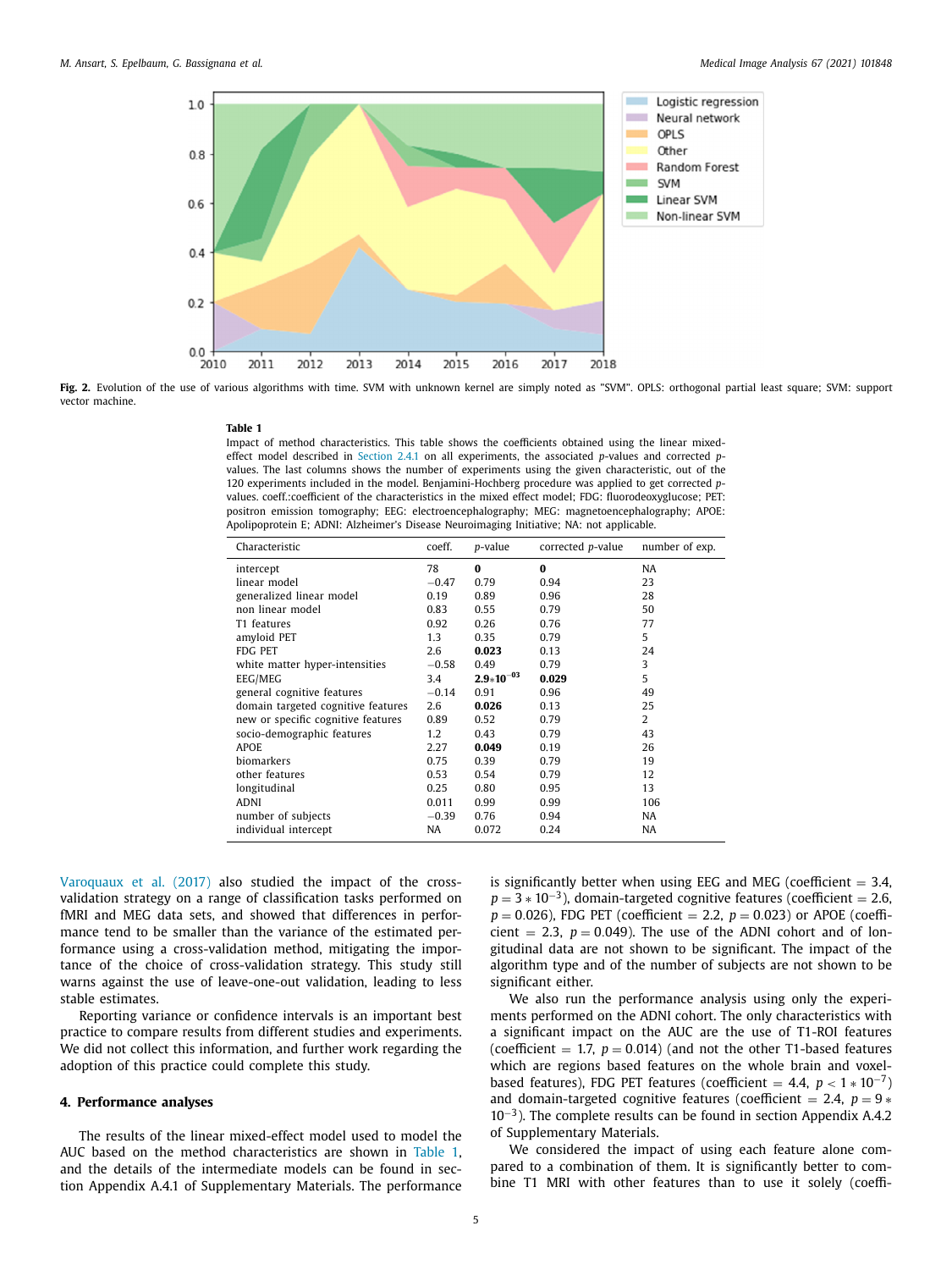cient = 5.5,  $p = 9 * 10^{-3}$ ). The effect is not significant for cognition (coefficient = 3.0,  $p = 0.19$ ) and FDG PET (coefficient =  $-6.1$ ,  $p = 0.38$ ).

# *4.1. Cognition*

Cognitive variables can be easily collected in clinical routine, at a low cost, and they are proven to increase the performance of the methods, so their use should be encouraged. This finding is consistent with comparisons performed in several studies. [Minhas](#page-10-0) et al. (2018), [Kauppi](#page-10-0) et al. (2018), [Ardekani](#page-9-0) et al. (2017), Tong et al. [\(2017\),](#page-10-0) Gavidia-[Bovadilla](#page-9-0) et al. (2017), [Moradi](#page-10-0) et al. (2015), Hall et al. [\(2015\),](#page-10-0) [Fleisher](#page-9-0) et al. (2008) showed that using cognition and T1 MRI performed better than using T1 MRI only. [Dukart](#page-9-0) et al. (2015), Cui et al. [\(2011\),](#page-9-0) Thung et al. [\(2018\),](#page-10-0) Li et al. [\(2018\)](#page-10-0) showed that adding cognition to other modalities also improved the results.

More surprisingly, we showed that using other modalities does not significantly improve the results compared to using cognition only. Although [Fleisher](#page-9-0) et al. (2008) shows that using T1 MRI in addition to cognition does not improve the performance compared to using cognition only, several studies show the opposite on various modalities [\(Samper-Gonzalez](#page-10-0) et al., 2019; Moradi et al., 2015; Ardekani et al., 2017; Li et al., 2018; Kauppi et al., 2018). However, when taking all studies into account, it appears that the improvement one gains by including other modalities along with cognitive variables is not significant. As the cost of collecting cognitive variables compared to performing an MRI or a FDG PET is quite low, the non-significant improvement in performance might not be worth the cost, logistics and patient inconvenience arising from the collection of other modalities. Methods focusing on cognition only, such as proposed by [Johnson](#page-10-0) et al. (2014), should therefore be further explored. Such methods should include domain-specific cognitive scores, which have shown to increase the performance.

#### *4.2. Medical imaging and biomarkers*

Imaging modalities are not as widely available as cognitive features, but they can represent a good opportunity to better understand the disease process by showing the changes that appear before the individuals progress to AD dementia.

Among the used imaging modalities, we showed that using FDG PET leads to a better performance. Using T1-ROI features also leads to a better performance on the ADNI experiments, but this effect is not significant when considering all experiments. All the experiments using T1 MRI are performed on the ADNI database, so one can assume the effect on performance is small and is diluted when considering all experiments instead of the experiments performed on ADNI. Even considering the ADNI experiments, the effect of using T1-ROI features is 2.6 times smaller than the effect of using FDG PET, and 1.45 times smaller than the effect of using cognitive features. We also showed that using T1 MRI features alone performs significantly worse than using other features as well. Over all, T1 MRI features should not be used alone and PET images could represent a better alternative for the imaging community. Similar observations have been made by [Samper-Gonzalez](#page-10-0) et al. (2018). FDG PET was included as a supportive feature in AD diagnosis criteria in 2007 [\(Dubois](#page-9-0) et al., 2007), and although it was removed - along with structural MRI - from IWG-2 diagnostic criteria in 2014, [Dubois](#page-9-0) et al. (2014) stressed that FDG PET can be useful to differentiate between AD and other types of dementia and to measure disease progression. According to the model hypothesized in (Jack et al., [2010a\)](#page-10-0) changes in FDG PET appear earlier in the AD process than changes in structural MRI, which has been corroborated by different quantitative studies [\(Chetelat](#page-9-0) et al., 2007;

[Reiman](#page-9-0) et al., 1998; Jagust et al., 2006). These changes might already be visible in MCI individuals several years before their progression to AD, which can explain why FDG PET is more predictive of this progression.

Only one method using Tau PET has been identified in this review so we could not evaluate the impact on performance. This new modality should also be affected early in the disease process, and could therefore represent great hopes for the imaging community. However, surprisingly, Amyloid PET or CSF value, which is also one of the earliest markers, did not have a significant impact on the prediction performance. Although amyloid load saturates several years before symptom onset (Jack et al., 2010b; Yau et al., 2015), several studies show that MCI [individuals](#page-10-0) who are amyloid positive are more likely to convert to dementia in the next 2 to 4 years than those who are amyloid [negative](#page-10-0) (Landau et al., 2012; Jack et al., 2010b; Okello et al., 2009).

The use of EEG or MEG has a significant impact on the performance. However, only 5 experiments using these features were included in the model, it is therefore difficult to conclude if this effect is real, and if it is not due to methodological issues that have not been identified during the quality check.

#### *4.3. Longitudinal data*

Longitudinal data could give a better view of the evolution of the patient, and hence be more predictive of the progression to AD than cross-sectional data. Nonetheless, we did not find the use of longitudinal data to have a significant effect on the performance. Similar findings are reported in [Aksman](#page-9-0) (2017) for the classification of AD and in [Schuster](#page-10-0) et al. (2015) for progressive diseases in general. Longitudinal analyses are more difficult to design in agerelated diseases since there is no temporal marker of disease progression especially before diagnosis. Patients are also seen at different time-points and not all features are acquired at each visit, leading to many missing values. Methodologies for such designs are more exploratory than for cross-sectional approaches (Schiratti et al., 2015; [Venkatraghavan](#page-10-0) et al., 2019)

#### *4.4. Algorithm*

[Table](#page-4-0) 1 shows that the choice of algorithm has no significant impact on performance. Even if non-linear models seem to be associated to a higher coefficient (0.83) than linear and generalized linear models (−0.47 and 0.19 respectively), these coefficients are far from significant.

The model displayed in [Table](#page-6-0) 2 takes into account the interaction between the model choice and the usage of imaging features. These results show that linear models perform significantly worse than other models (coefficient =  $-8.11$ ,  $p = 0.001$ ), however the interaction between linear models and imaging features is significantly positive (coefficient = 7.85,  $p = 0.0006$ ); using imaging features therefore leads to a significant increase in performance when using a linear model. Similar conclusions can be drawn from the interaction between generalized linear model and imaging features (coefficient  $= 4.41$ ,  $p = 0.04$ ), whereas this effect is not significant for non-linear models (coefficient  $= 2.13$ ,  $p = 0.4$ ). By combining the different coefficients, one can see that the best results are obtained using non-linear models. In this case, the use of imaging feature does not significantly impact performance. A possible explanation is that non-linear models are more powerful and better leverage the information contained in non-imaging data, whereas linear and generalized-linear models have a lower performance on non-imaging data. They therefore benefit from the addition of imaging data, leading to a performance similar to the one obtained using non-linear models.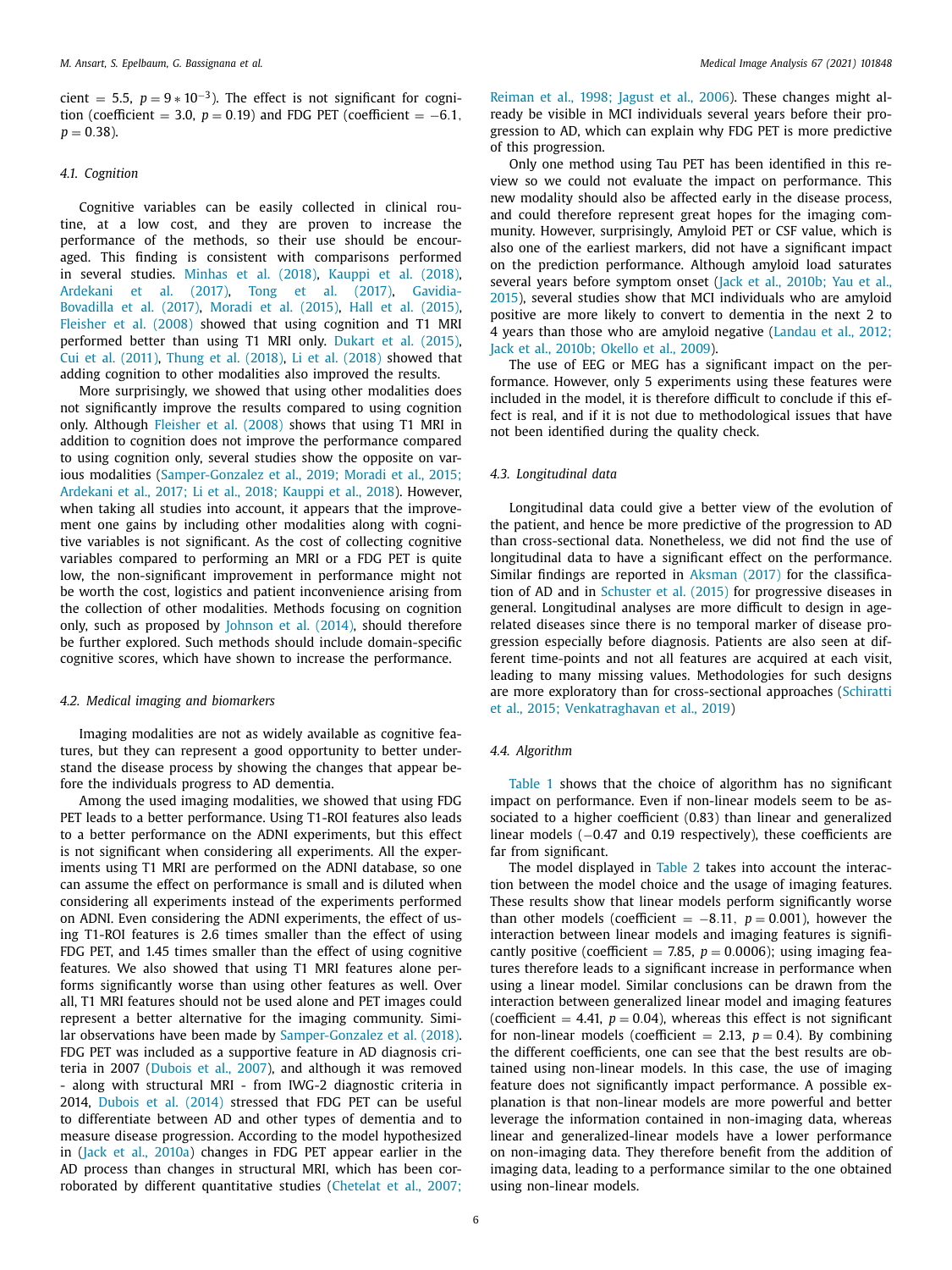#### <span id="page-6-0"></span>**Table 2**

Impact of method characteristics, taking into account the interaction between the model type and the use of imaging features. This table shows the coefficients obtained using the linear mixed-effect model described in [Section](#page-2-0) 2.4.1 on all experiments, the associated *p*-values and corrected *p*-values. The last columns shows the number of experiments using the given characteristic, out of the 120 experiments included in the model. Benjamini-Hochberg procedure was applied to get corrected *p*-values. coeff.:coefficient of the characteristics in the mixed effect model; APOE: Apolipoprotein E; ADNI: Alzheimer's Disease Neuroimaging Initiative; NA: not applicable.

| Characteristic                                             | coeff.   | p-value        | corrected <i>p</i> -value | number of exp. |
|------------------------------------------------------------|----------|----------------|---------------------------|----------------|
| intercept                                                  | 78       | $\bf{0}$       | 0                         | <b>NA</b>      |
| linear model                                               | $-8.1$   | $1*10^{-03}$   | $5.5*10^{-03}$            | 23             |
| generalized linear model                                   | $-3.7$   | 0.12           | 0.25                      | 28             |
| non linear model                                           | $-0.13$  | 0.96           | 0.96                      | 50             |
| imaging features                                           | $-1.6$   | 0.42           | 0.52                      | 94             |
| cognitive features                                         | 2        | 0.028          | 0.073                     | 53             |
| socio-demographic features and APOE                        | 2.4      | 0.012          | 0.04                      | 49             |
| <b>biomarkers</b>                                          | 0.92     | 0.28           | 0.45                      | 19             |
| other features                                             | 0.87     | 0.31           | 0.45                      | 12             |
| longitudinal                                               | 0.35     | 0.72           | 0.82                      | 13             |
| <b>ADNI</b>                                                | $-1.42$  | 0.26           | 0.45                      | 106            |
| number of subjects                                         | $-0.066$ | 0.96           | 0.96                      | NA             |
| interaction: linear model and imaging features             | 7.85     | $5.8*10^{-04}$ | $4.6*10^{-03}$            | 19             |
| interaction: generalized linear model and imaging features | 4.41     | 0.036          | 0.083                     | 21             |
| interaction: non linear model and imaging features         | 2.13     | 0.41           | 0.52                      | 38             |
| individual intercept                                       | 2.27     | $8.6*10^{-03}$ | 0.034                     | <b>NA</b>      |

## *4.5. Other methodological characteristics*

One could expect the performance to increase when the data set size increases, however we find that the effect of the number of subjects is not significant (coefficient =  $-0.39$ ,  $p = 0.76$ ). The impact of data set size is further investigated in Section 5.1.2.

The impact of using the ADNI data set is not significant (coefficient =  $0.011$ ,  $p = 0.995$ ). This finding is mitigated by the fact that our results slightly vary when using all experiments or only the ADNI experiment. As only 14 included experiments do not use the ADNI database it is difficult to estimate the impact of its usage independently from the other characteristics.

Although we used a hierarchical grouping of the variables in order to have more statistical power, few *p*-values and fewer corrected *p*-values are significant. This small number of significant effects means that the variance of the reported performance measures is high compared to the effect sizes.

# **5. Design of the decision support system and methodological issues**

#### *5.1. Identified issues*

#### *5.1.1. Lack or misuse of test data*

The lack of a test data set is observed in 7.3% of experiments. In 16% of articles using feature selection, it is performed on the whole data set, and 8% of articles do not describe this step well enough to draw conclusions. Other data leakage (use of the test set for decision making) is identified in 8% of experiments, and is unclear for 4%.

Overall, 26.5% of articles use the test set in the training process, to train the algorithm, choose the features or tune the parameters. This issue, and in particular performing feature selection on the whole data set, has also been pointed out by [Arbabshirani](#page-9-0) et al. (2017) in the context of brain disorder prediction.

#### *5.1.2. Performance as a function of data set size*

We plotted the AUC against the number of individuals for each experiment in Fig. 3, with the colored dots representing experiments with identified issues. The colored dots show that there is a higher prevalence of studies with identified issues among highperformance studies: a methodological issue has been identified in



**Fig. 3.** Relationship between the AUC (area under the ROC curve) and the number of individuals. The black dotted lines represent the upper and lower limits.

18.5% of experiments with an AUC below 75%, whereas this proportion rises to 36.4% for experiments with an AUC of 75% or higher (significant difference, with  $p = 0.006$ ).

We can observe an upper-limit (shown in dashed line) decreasing when the number of individuals increases, suggesting that high-performance achieved with a small number of subjects might be due to overfitting. This phenomenon has already been identified by [Arbabshirani](#page-9-0) et al. (2017) and [Varoquaux](#page-10-0) (2018) regarding the use of neuroimaging for brain disorders.

A lower limit is also visible, with the AUC increasing with the number of individuals. This may reflect the fact that, on average, methods generalize better when correctly trained on larger data sets. But it might also suggest that it is harder to publish a method with a relatively low performance if it has been trained on a large number of subjects, such a paper being then considered as reporting a negative result. Within papers also, authors tend to focus on their best performing method, and rarely explain what they learned to achieve this. The machine learning field has the chance to have simple metrics, such as AUC or accuracy, to compare different methods on an objective basis. However, we believe that one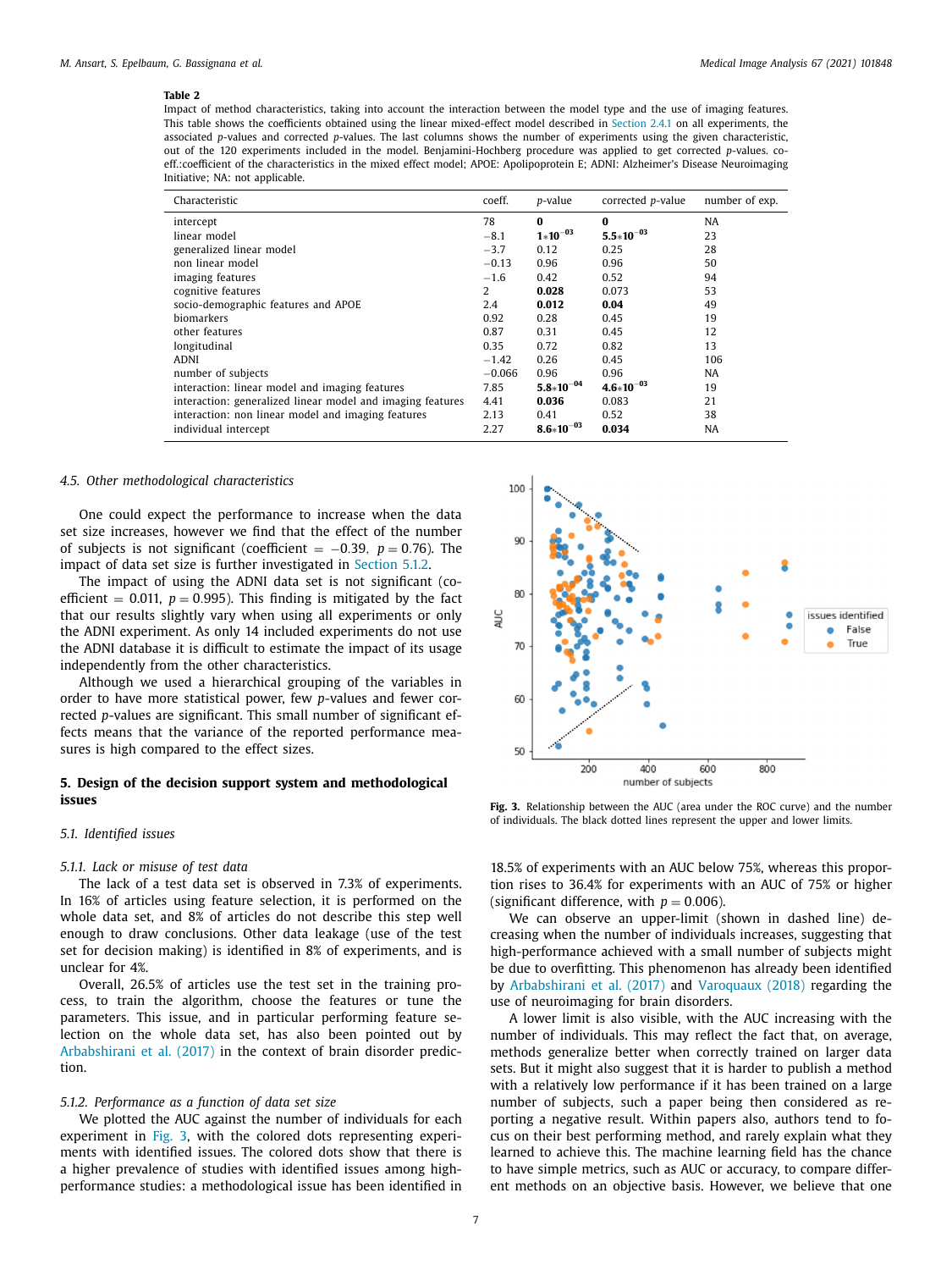should use such metrics wisely not to discourage the publication of innovative methodological works even if it does not yield immediately better prediction performance, and not to overshadow the need to better understand why some methods work better than others.

As the number of subjects increases, the two lines seem to converge to an AUC of about 75%, which might represent the true performance for current state-of-the-art methods.

#### *5.1.3. Use of features of test subjects*

Feature embedding is performed on the whole data set in 6.8% of experiments, meaning that the features of the test individuals are used for feature embedding during the training phase. As the diagnosis of the test individuals is often not used for feature embedding, as it is for feature selection, performing it on test individual can be considered a less serious issue than for feature selection. It however requires to re-train the algorithm each time the prediction has to be made on a new individual, which is not suited for a use in clinical practice.

#### *5.1.4. Use of the diagnosis date*

In 5.6% of the experiments, the date of AD diagnosis is used to select the input visit of pMCI individuals, for training and testing. As explained in [Section](#page-1-0) 2.3, this practice can prevent the generalization of the method to the clinical practice, as the progression date of test individuals is by definition unknown.

This type of experiments answers the question "may one detect some characteristics in the data of a MCI patient 3 years before the diagnosis which, at the same time, is rarely present in stable MCI subjects?". Which should not be confused with: "can such characteristics predict that a MCI patient will progress to AD within the next 3 years". What misses to conclude about the predictive ability is to consider the MCI subjects who have the found characteristics and count the proportion of them who will not develop AD within 3 years.

This confusion typically occurred after the publication of Ding et al. [\(2018\).](#page-9-0) The paper attracted a great attention from general media, including a post on Fox News [\(Wooller,](#page-10-0) 2018), stating "Artificial intelligence can predict Alzheimer's 6 years earlier than medics". However, the authors state in the paper that "final clinical diagnosis after all follow-up examinations was used as the ground truth label", thus without any control of the followup periods that vary across subjects. Therefore, a patient may be considered as a true negative in this study, namely as a true stable MCI subject, whereas this subject may have been followed for less than 6 years. There is no guarantee that this subject is not in fact a false negative for the prediction of diagnosis at 6 years.

#### *5.1.5. Choice of time-to-prediction*

We found that 22.6% of experiments work on separating pMCI from sMCI, regardless of their time to progression to dementia. We advise against this practice, as the temporal horizon at which the individuals are likely to progress is an important information in clinical practice. Methods predicting the exact progression dates, such as what is asked in the Tadpole challenge [\(Marinescu](#page-10-0) et al., 2018), should be favored over methods predicting the diagnosis at a given date.

The other experiments have set a specific time to prediction, often between 1 and 3 years, meaning that they intend to predict the diagnosis of the individual at the end of this time interval. Fig. 4 shows the evolution of the accuracy of these methods tested on ADNI with respect to the time to prediction. The time to prediction did not have a significant effect on AUC, accuracy, balanced accuracy, specificity nor sensitivity. Fig. 4 also shows the accuracy that one would get on ADNI when using a constant



**Fig. 4.** Evolution of the performance with respect to the time to prediction. Box plots represent the accuracy reported in the articles using ADNI included in this review. The straight line represents the accuracy that we computed by predicting that all MCI subjects remain MCI, that is the proportion of MCI subjects in ADNI who remain MCI at the follow-up visit. The shaded area corresponds to the 90% confidence interval. Although some papers in the literature use a sub-set of ADNI and not all ADNI, this plot still shows that results reported in the literature do not out-perform the naive constant prediction for time-to-predictions smaller than 3 years. This comparison is rarely done in the articles.

prediction, that is predicting that all individuals stay MCI at future time points. The accuracy of this constant prediction has been computed using the proportion of MCI remaining stable at each visit. We show that most methods predicting the progression to AD within a short-term period smaller than 3 years do not perform better than this constant prediction. This finding is consistent with results from the Tadpole challenge [\(Marinescu](#page-10-0) et al., 2020), in which no participants significantly outperformed the constant prediction, to which a random noise was added, on prediction of cognitive scores within a 18 month period. We therefore advise to use a time to prediction of at least 3 years. For shorter time intervals the proportion of MCI individuals progressing to AD is so small that predicting that all individuals remain stable gives a better accuracy than most proposed methods.

This fact also shows that the accuracy may be arbitrarily increased by using a cohort with a large proportion of stable subjects. The algorithm may then yield high accuracy by mimicking a constant predictor. This effect may be alleviated by optimizing the balanced accuracy instead of the accuracy.

#### *5.1.6. Problem formulation and data set choice*

A common theme that arises from the previous issues is that the methods are not always designed to be the most useful in clinical practice. It is for example true of methods that do not use a specific time-to-prediction, or that use the date of AD diagnosis to select the included visits.

More generally, we think the most useful decision support system should not only focus on Alzheimer's disease but perform differential diagnosis. Clinicians do not usually need to distinguish between individuals who will develop AD and individuals who will not develop any neurological disorder. They most likely need help to determine which disorder an MCI individual is likely to develop. Unfortunately, no widely available data set allows the development methods for differential diagnosis to date. Methods focusing on AD should therefore target individuals who have already been identified as at risk of developing AD, by providing insight on the date at which this conversion is likely to happen. Such methods could be trained on MCI subjects that are at risk to develop Alzheimer's disease, defined for instance as the ones who have a MMSE of 27 or smaller and are amyloid positive. In addition to being closer to what can be expected in clinical practice, such data sets of at risk subjects should include a larger proportion of pMCI, leading to a better performance compared to the constant prediction. For example in ADNI, 71.6% of MCI subjects stay stable 2 years after inclusion, whereas this proportion drops to 53.7% for MCI subjects who are amyloid positive and have a MMSE of 27 or lower. Sim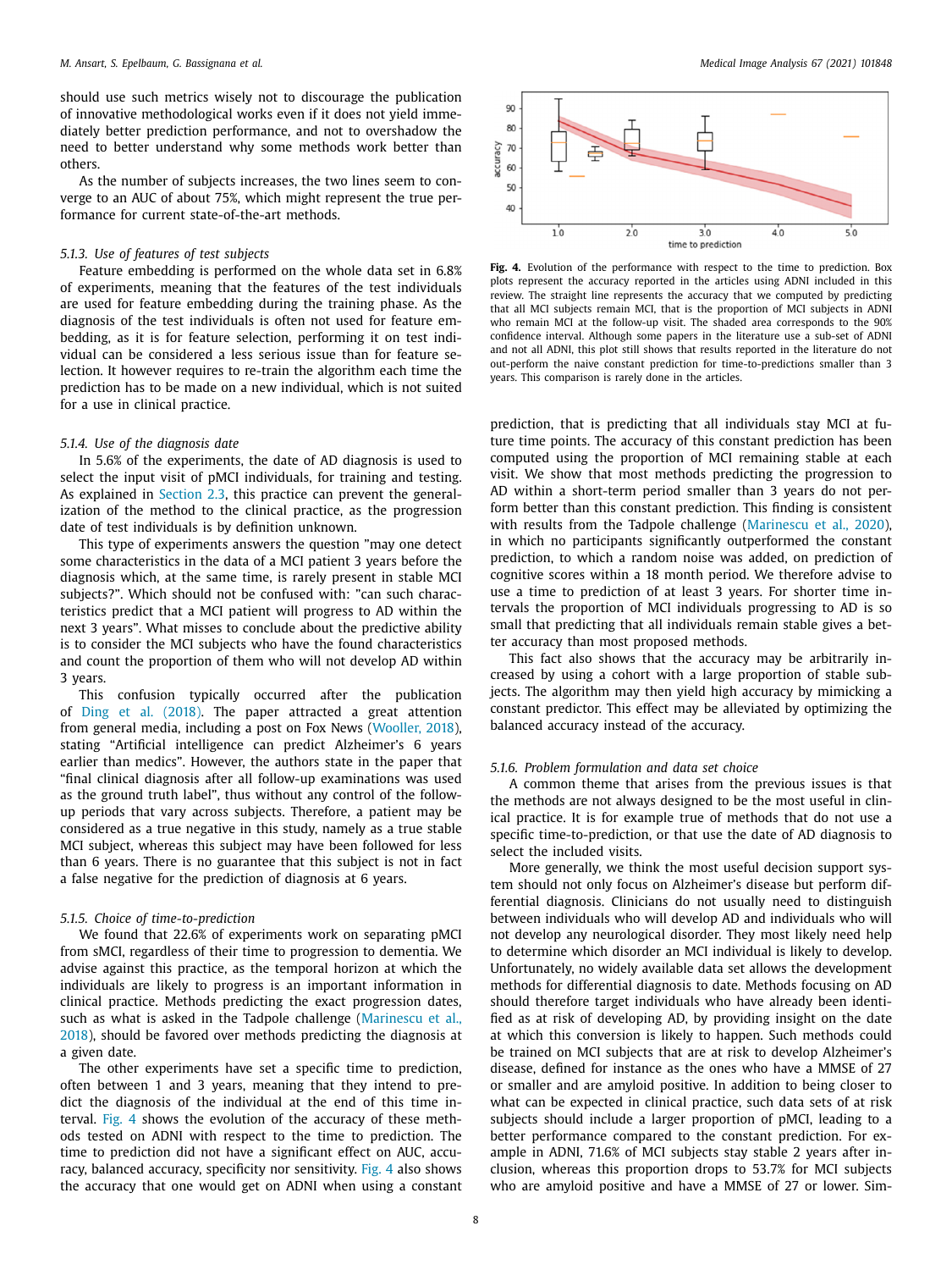ilarly, one should think carefully of the possible other biases introduced by the selection of sMCI or pMCI sub-sets, for instance bias in age, gender or cognitive state. One choice is to match the two sub-sets for these factors. This choice is justified for the detection of the features that are specific to the progressers and to the stable MCI. However, to analyze the performance of a decision support system, one should better reproduce the biases within the population that will be tested by the system in a real case scenario.

The diagnosis of Alzheimer's disease highly depends on the clinical practice, and varies greatly across sites and countries [\(Beach](#page-9-0) et al., 2012). Therefore, the short-term prediction of progression to Alzheimer's disease is unlikely to generalize well outside the well controlled environment of a research study. Studies on clinical data sets, such as performed in [Archetti](#page-9-0) et al. (2019) regarding the prediction of current diagnosis, could assess how these methods would perform in clinical settings. An interesting alternative may be to predict the changes in the imaging or clinical biomarkers in time rather than the change in diagnosis, such as in Koval et al. [\(2020\),](#page-10-0) Iddi et al. [\(2019\)](#page-10-0) and [Marinescu](#page-10-0) et al. (2020).

## *5.2. Need to adhere to best practice guidelines*

Given the number of methodological issues that we found in the preparation of this review and that we have discussed above, we feel the need to list here several best practices recommendations.

We first list general guidelines to ensure best generalization of the method and limit the risk for [overfitting,](#page-10-0) following Hastie et al. (2009), Bishop [\(2006\),](#page-9-0) Géron [\(2019\),](#page-9-0) [Poldrack](#page-10-0) et al. (2019):

- Separate train and test data sets by using independent cohorts or, if not available, [cross-validation.](#page-10-0) Following Hastie et al. (2009), [Varoquaux](#page-10-0) et al. (2017), Borra and Di [Ciaccio](#page-9-0) (2010), [Davison](#page-9-0) and Hinkley (1997), [Kohavi](#page-10-0) (1995), guidelines for best practices recommend to favor k-fold, repeated k-fold and repeated hold-out over leave-one-out method.
- No element of the test data set, both labels and features, should be used except for performance evaluation. In particular, parameter tuning should not be performed on test data, therefore nested cross-validation or train, validation and test splits should be used to tune the algorithm parameters.
- Use a large data set or pool different cohorts to obtain a large data set. [Fig.](#page-6-0) 3 shows that overfitting is reduced for more than 300 subjects, at which point the maximum AUC seems to stabilize. This is concordant with results from [Arbabshirani](#page-9-0) et al. (2017), showing a similar point around 200 subjects. Similarly, [Poldrack](#page-10-0) et al. (2019) recommends using data sets of at least several hundred subjects.

We also compile a list of guidelines to carefully design the experiments so that they could support the conclusion about the predictive performance of the method which, in this particular context, includes:

- pre-registration of the time window within which one aims to predict conversion to AD, as we show that performance may greatly vary depending on the time-window and that no conclusion could be drawn regarding the ability to predict the future without it,
- definition of data sets that best reflect the use of the method in the clinical practice, for instance by selecting subjects that would be considered at risk of developing the disease rather than all possible subjects in ADNI, or by using sex ratio, distribution of age, cognitive state and other similar factors that best mimic the population characteristics that will be tested by the system.
- systematic benchmark of the method against the prediction that the subjects will remain stable over time, as we show that

this naive method often outperforms proposed method with a time-to-prediction smaller than 3 years.

## **6. Conclusion**

We conducted a systematic and quantitative review on the automatic prediction of the evolution of clinical status of MCI individuals. We reported results from 234 experiments coming from 111 articles. We showed that studies using cognitive variables or FDG PET reported significantly better results than studies that did not, and that including other feature types does not significantly improve performance compared to using cognition or FDG PET alone. These modalities should be further explored, cognition because it can be easily collected in clinical routine, and FDG PET for the interest it might represent for the imaging community and for increasing our understanding of the disease. On the other hand, we showed that using solely T1 MRI yields a significantly lower performance, despite the great number of methods developed for this imaging modality. These findings call into question the role of imaging, and more particularly of MRI, for the prediction of the progression of MCI individuals to dementia. In light of this review, we believe that one should give higher priority to other modalities. More specific cognitive tests could be created, and the impact of using digitized tests, that can be frequently used at home by the patients themselves, should be studied. The creation of digitized tests for clinical routine, such as proposed by [Souillard-Mandar](#page-10-0) et al. (2016), [Müller](#page-10-0) et al. (2017), [Schinle](#page-10-0) et al. (2018) is a first step in this direction.

We identified several key points that should be checked when creating a method which aims at being used as a clinical decision support. When possible, an independent test set should be used to evaluate the performance of the method, otherwise a test set can be separated by carefully splitting the cohort. In any case, the test individuals should not be used to make decisions regarding the method, such as the selection of the features or parameter tuning. The time window in which one aims at predicting the progression to AD should be pre-registered, as the temporal horizon at which an individual is likely to progress to AD is a useful information for clinicians. Alzheimer's disease being a very slowly progressive disease, algorithm performance should be systematically compared with the prediction that no change will occur in the future. We have shown indeed that the constant prediction may yield very high performance depending on the time frame of the prediction and the composition of the cohort. Finally, the cohort on which the method is tested should be carefully chosen and defined, so as to reflect the future use in clinical practice as best as possible. We noticed that there is often a confusion between two different objectives : understanding the specificities of subjects who will or will not convert to dementia on the one hand, and predicting the progression to dementia on the other hand. Experiments are often designed to address the first objective, but results are then misinterpreted in relation with the second objective. Addressing each objective requires indeed a rather different experimental design.

Following the guidelines will help to design better systems that would eventually lead to similar results in real life. In any case, the final evaluation of such systems will be done in a prospective manner, either in the framework of a challenge like the TADPOLE challenge [\(Marinescu](#page-10-0) et al., 2018; 2019; 2020), or even better in a prospective clinical trial [\(Bruun](#page-9-0) et al., 2019).

This review focused on the prediction of progression to dementia, as this problem has, by far, attracted most attention from the scientific community. Nevertheless, predicting the future values of the biomarkers or the images may be of greater interest for such clinical decision support systems to be adopted in practice [\(Marinescu](#page-10-0) et al., 2020; Koval et al., 2020; Ansart, 2019).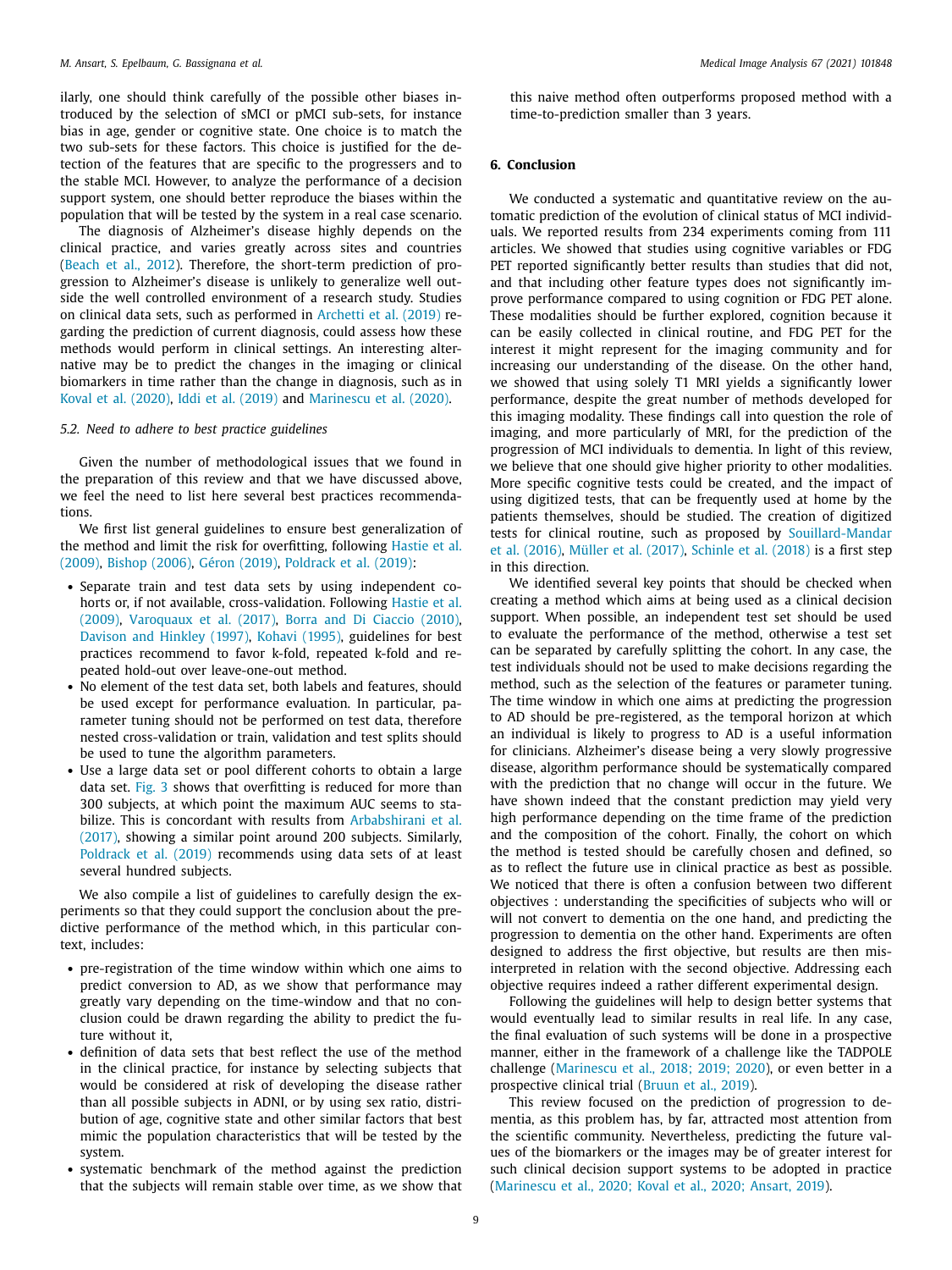#### <span id="page-9-0"></span>**Declaration of Competing Interest**

The authors declare that they have no known competing financial interests or personal relationships that could have appeared to influence the work reported in this paper.

The authors declare the following financial interests/personal relationships which may be considered as potential competing interests:

OC reports having received speaker fees from Roche (2015), Lundbeck (2012) and Guerbet (2010) and that his laboratory has received grants (paid to the institution) from EISAI (2007-2011), Air Liquide Medical Systems (2011-2016), Qynapse (2017-present) and myBrainTechnologies (2016-present). His spouse is an employee at myBrainTechnologies (2015-).

SE has received honoraria as a speaker or consultant for ELI-LILLY, GE Healthcare, Astellas pharma, ROCHE and BIOGEN.

#### **CRediT authorship contribution statement**

**Manon Ansart:** Conceptualization, Data curation, Formal analysis, Writing - original draft. **Stéphane Epelbaum:** Supervision. **Giulia Bassignana:** Investigation. **Alexandre Bône:** Investigation. **Simona Bottani:** Investigation. **Tiziana Cattai:** Investigation. **Raphaël Couronné:** Investigation. **Johann Faouzi:** Investigation. **Igor Koval:** Investigation. **Maxime Louis:** Investigation. **Elina Thibeau-Sutre:** Investigation. **Junhao Wen:** Investigation. **Adam Wild:** Investigation. **Ninon Burgos:** Investigation. **Didier Dormont:** Supervision. **Olivier Colliot:** Investigation, Writing - review & editing. **Stanley Durrleman:** Writing - review & editing, Supervision.

#### **Acknowledgements**

Federica Cacciamani, Baptiste Couvy-Duchesne, Pascal Lu and Wen Wei participated in reading articles to conduct this review.

We thank the reviewers for their insightful comments that helped us to improve the manuscript, including Gaël Varoquaux who purposely disclosed his name.

The research leading to these results has received funding from the program "Investissements d'avenir" ANR-10-IAIHU-06 (Agence Nationale de la Recherche-10-IA Institut Hospitalo-Universitaire-6) from the European Union H2020 program (project EuroPOND, grant number 666992, project HBP SGA1 grant number 720270), from the ICM Big Brain Theory Program (project DYNAMO, project PredictICD), from the Inria Project Lab Program (project Neuromarkers), from the European Research Council (to Dr Durrleman project LEASP, grant number 678304), from the Abeona Foundation (project Brain@Scale). OC is supported by a "contrat d'interface local" from AP-HP. China Scholarship Council supports J.W's work on this topic.

Data used in preparation of this article were obtained from the Alzheimer's Disease Neuroimaging Initiative (ADNI) database (adni.loni.usc.edu). As such, the investigators within the ADNI contributed to the design and implementation of ADNI and/or provided data but did not participate in analysis or writing of this report. A complete listing of ADNI investigators can be found at: [http://adni.loni.usc.edu/wp-content/uploads/how\\_to\\_](http://adni.loni.usc.edu/wp-content/uploads/how_to_apply/ADNI_Acknowledgement_List.pdf) apply/ADNI\_Acknowledgement\_List.pdf

## **Supplementary material**

Supplementary material associated with this article can be found, in the online version, at [10.1016/j.media.2020.101848](https://doi.org/10.1016/j.media.2020.101848) .

#### **References**

[Aksman,](http://refhub.elsevier.com/S1361-8415(20)30212-7/sbref0001) L.M., 2017. Longitudinal neuroimaging features for discriminating early [neurodegeneration.](http://refhub.elsevier.com/S1361-8415(20)30212-7/sbref0001) King's College London Ph.D. thesis.

- [Ansart,](http://refhub.elsevier.com/S1361-8415(20)30212-7/sbref0002) M., 2019. Design of data driven decision support systems for the early detection of subjects at risk to develop [Alzheimer's](http://refhub.elsevier.com/S1361-8415(20)30212-7/sbref0002) disease. Sorbonne Université phdthesis.
- Ansart, M., Epelbaum, S., Gagliardi, G., Colliot, O., Dormont, D., Dubois, B., Hampel, H., Durrleman, S., for the Alzheimer's Disease Neuroimaging Initiative<sup>∗</sup> and the INSIGHT-preAD study, 2019. Reduction of recruitment costs in preclinical AD trials: validation of automatic pre-screening algorithm for brain amyloidosis. Stat. Methods Med. Res. doi[:10.1177/0962280218823036.](https://doi.org/10.1177/0962280218823036)
- Arbabshirani, M.R., Plis, S., Sui, J., Calhoun, V.D., 2017. Single subject prediction of brain disorders in neuroimaging: promises and pitfalls. NeuroImage 145, 137– 165. doi[:10.1016/j.neuroimage.2016.02.079.](https://doi.org/10.1016/j.neuroimage.2016.02.079)
- Archetti, D., Ingala, S., Venkatraghavan, V., Wottschel, V., Young, A.L., Bellio, M., Bron, E.E., Klein, S., Barkhof, F., Alexander, D.C., Oxtoby, N.P., Frisoni, G.B., Redolfi, A., 2019. Multi-study validation of data-driven disease progression models to characterize evolution of biomarkers in Alzheimer's disease. NeuroImage 24, 101954. doi[:10.1016/j.nicl.2019.101954.](https://doi.org/10.1016/j.nicl.2019.101954)
- Ardekani, B.A., Bermudez, E., Mubeen, A.M., Bachman, A.H., 2017. Prediction of incipient Alzheimer's disease dementia in patients with mild cognitive impairment. J. Alzheimer's Dis. 55 (1), 269–281. doi[:10.3233/JAD-160594.](https://doi.org/10.3233/JAD-160594)
- Beach, T.G., Monsell, S.E., Phillips, L.E., Kukull, W., 2012. Accuracy of the clinical diagnosis of Alzheimer disease at national institute on aging Alzheimer's disease centers, 2005–2010. J. Neuropathol. Exp.Neurol. 71 (4), 266–273. doi:10.1097/ [NEN.0b013e31824b211b.](https://doi.org/10.1097/NEN.0b013e31824b211b)
- [Bishop,](http://refhub.elsevier.com/S1361-8415(20)30212-7/sbref0008) C.M., 2006. Pattern Recognition and Machine Learning. [Information](http://refhub.elsevier.com/S1361-8415(20)30212-7/sbref0008) Science and Statistics. Springer, New York.
- Borra, S., Di Ciaccio, A., 2010. Measuring the prediction error. A comparison of crossvalidation, bootstrap and covariance penalty methods. Comput. Stat. Data Anal. 54 (12), 2976–2989. doi[:10.1016/j.csda.2010.03.004.](https://doi.org/10.1016/j.csda.2010.03.004)
- Bruun, M., Frederiksen, K.S., Rhodius-Meester, H.F.M., Baroni, M., Gjerum, L., Koikkalainen, J., Urhemaa, T., Tolonen, A., van Gils, M., Rueckert, D., Dyremose, N., Andersen, B.B., Lemstra, A.W., Hallikainen, M., Kurl, S., Herukka, S.- K., Remes, A.M., Waldemar, G., Soininen, H., Mecocci, P., van der Flier, W.M., Lötjönen, J., Hasselbalch, S.G., 2019. Impact of a clinical decision support tool on prediction of progression in early-stage dementia: a prospective validation study. Alzheimer's Res. Therapy 11 (1), 25. doi[:10.1186/s13195-019-0482-3.](https://doi.org/10.1186/s13195-019-0482-3)
- Chetelat, G., Desgranges, B., Landeau, B., Mezenge, F., Poline, J.B., de la Sayette, V., Viader, F., Eustache, F., Baron, J.-C., 2007. Direct voxel-based comparison between grey matter hypometabolism and atrophy in Alzheimer's disease. Brain 131 (1), 60–71. doi[:10.1093/brain/awm288.](https://doi.org/10.1093/brain/awm288)
- Cui, Y., Liu, B., Luo, S., Zhen, X., Fan, M., Liu, T., Zhu, W., Park, M., Jiang, T., Jin, J.S., Initiative, t.A.D.N., 2011. Identification of conversion from mild cognitive impairment to Alzheimer's disease using multivariate predictors. PLOS ONE 6 (7), e21896. doi[:10.1371/journal.pone.0021896.](https://doi.org/10.1371/journal.pone.0021896)
- [Davison,](http://refhub.elsevier.com/S1361-8415(20)30212-7/sbref0013) A.C., [Hinkley,](http://refhub.elsevier.com/S1361-8415(20)30212-7/sbref0013) D.V., 1997. Bootstrap Methods and Their [Application,](http://refhub.elsevier.com/S1361-8415(20)30212-7/sbref0013) vol. 1. Cambridge university press.
- Ding, Y., Sohn, J.H., Kawczynski, M.G., Trivedi, H., Harnish, R., Jenkins, N.W., Lituiev, D., Copeland, T.P., Aboian, M.S., Mari Aparici, C., Behr, S.C., Flavell, R.R., Huang, S.-Y., Zalocusky, K.A., Nardo, L., Seo, Y., Hawkins, R.A., Hernandez Pampaloni, M., Hadley, D., Franc, B.L., 2018. A deep learning model to predict a diagnosis of Alzheimer disease by using 18f-FDG PET of the brain. Radiology 290 (2), 456–464. doi[:10.1148/radiol.2018180958.](https://doi.org/10.1148/radiol.2018180958)
- Domingos, P., 2012. A few useful things to know about machine learning. Commun. ACM 55 (10), 78. doi[:10.1145/2347736.2347755.](https://doi.org/10.1145/2347736.2347755)
- Dubois, B., Feldman, H.H., Jacova, C., Dekosky, S.T., Barberger-Gateau, P., Cummings, J., Delacourte, A., Galasko, D., Gauthier, S., Jicha, G., Meguro, K., O'brien, J., Pasquier, F., Robert, P., Rossor, M., Salloway, S., Stern, Y., Visser, P.J., Scheltens, P., 2007. Research criteria for the diagnosis of Alzheimer's disease: revising the NINCDS-ADRDA criteria. Lancet Neurol. 6 (8), 734–746. doi:10.1016/ [S1474-4422\(07\)70178-3.](https://doi.org/10.1016/S1474-4422(07)70178-3)
- Dubois, B., Feldman, H.H., Jacova, C., Hampel, H., Molinuevo, J.L., Blennow, K., DeKosky, S.T., Gauthier, S., Selkoe, D., Bateman, R., Cappa, S., Crutch, S., Engelborghs, S., Frisoni, G.B., Fox, N.C., Galasko, D., Habert, M.-O., Jicha, G.A., Nordberg, A., Pasquier, F., Rabinovici, G., Robert, P., Rowe, C., Salloway, S., Sarazin, M., Epelbaum, S., Souza, L.C.d., Vellas, B., Visser, P.J., Schneider, L., Stern, Y., Scheltens, P., Cummings, J.L., 2014. Advancing research diagnostic criteria for Alzheimer's disease: the IWG-2 criteria. Lancet Neurol. 13 (6), 614–629. doi[:10.1016/S1474-4422\(14\)70090-0.](https://doi.org/10.1016/S1474-4422(14)70090-0)
- Dukart, J., Sambataro, F., Bertolino, A., 2015. Accurate prediction of conversion to Alzheimer's disease using imaging, genetic, and neuropsychological biomarkers. Journal of Alzheimer's Disease 49 (4), 1143–1159. doi[:10.3233/JAD-150570.](https://doi.org/10.3233/JAD-150570) 00022
- Efron, B., 1983. Estimating the error rate of a prediction rule: improvement on cross-validation. J. Am. Stat. Assoc. 78 (382), 316–331. [doi:10.1080/01621459.](https://doi.org/10.1080/01621459.1983.10477973) 1983.10477973.
- Falahati, F., Westman, E., Simmons, A., 2014. Multivariate data analysis and machine learning in Alzheimer's disease with a focus on structural magnetic resonance imaging. J. Alzheimer's Dis. 41 (3), 685–708. doi[:10.3233/JAD-131928.](https://doi.org/10.3233/JAD-131928)
- Fleisher, A., Sun, S., Taylor, C., Ward, C., Gamst, A., Petersen, R., Jack, C., Aisen, P., Thal, L., 2008. Volumetric MRI vs clinical predictors of Alzheimer disease in mild cognitive impairment. Neurology 70 (3), 191–199. doi:10.1212/01.wnl. [0000287091.57376.65.](https://doi.org/10.1212/01.wnl.0000287091.57376.65) 00178
- Gavidia-Bovadilla, G., Kanaan-Izquierdo, S., Mataroa-Serrat, M., Perera-Lluna, A., 2017. Early prediction of Alzheimer's disease using null longitudinal modelbased classifiers. PLoS ONE 12 (1). doi[:10.1371/journal.pone.0168011.](https://doi.org/10.1371/journal.pone.0168011)